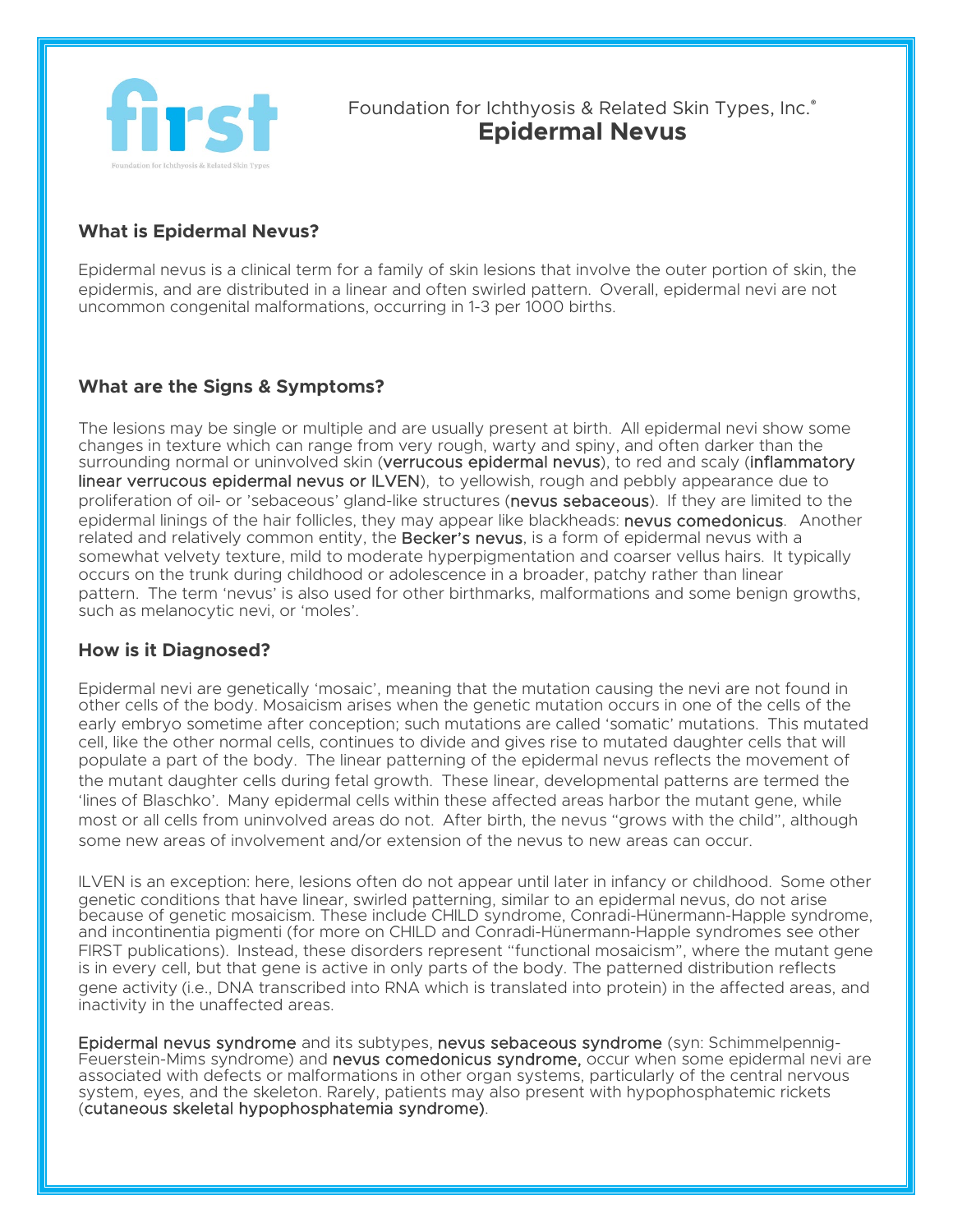Another variant of epidermal nevus syndrome is **phakomatosis pigmentokeratotica**, in which both epidermal nevi and congenital pigmented lesions are present on different parts of the skin surface. Yet another variant, Becker's nevus syndrome, presents with breast and/or skeletal hypoplasia in the same region as the nevus.

Several other genetic disorders display linear or segmental keratotic lesions, and are sometimes grouped with epidermal nevi. Proteus syndrome is a multisystem disorder characterized by overgrowth of multiple tissues. Features are highly variable between patients, and include nevi of epidermal and connective tissue origin, hemihypertrophy, lipomas, vascular malformation, asymmetrical macrodactyly, and tumors of the ovaries or parotids. Linear forms of **Darier disease** are reported, which present with a stripe of classic Darier's lesions, with occasional nail abnormalities on one side of the body. The lesions have histopathology consistent with Darier's and are found to have somatic mutations in ATP2A2, the causative gene for Darier disease. Porokeratotic eccrine nevus is another keratotic epidermal nevus. It involves the intraepidermal ducts of the eccrine (sweat) glands with a characteristic histopathology. Lesions may be limited to palms/soles or more widespread in a linear pattern and are due to somatic mutations in GJB2.

Some linear keratotic disorders like **Porokeratosis of Mibelli** represent another form of genetic mosaicism: type 2 mosaicism, or type 2 segmental manifestation.

This occurs in autosomal dominant disorders, where heterozygous individuals (having 1 mutant copy and 1 normal copy of a gene) have diffuse disease throughout the body, superimposed with segments or lines of more severe lesions. These segments are mosaic areas where the normal copy of the gene was lost or deleted, known as "loss of heterozygosity". Without a normal copy of the gene to buffer the mutant copy, the disease becomes more severe in these regions.

The genetics of epidermal nevi, including the sebaceous and comedonal subtypes, reflect this clinical heterogeneity. To date, mutations in keratin 1 (KRT1), keratin 10 (KRT10), fibroblast growth factor receptor 3 (FGFR3), fibroblast growth factor receptor 2 (FGFR2), PICK3A, HRAS, KRAS, and NRAS have been identified. Genetic diagnosis is performed on a skin biopsy from an affected area. For widespread or syndromic nevi, the same mutation is found in both the epidermal nevus and the other affected tissues, including other types of skin lesions. It is likely that in the future with more research, it will be possible to associate particular patterns of malformations with specific genes. Parents of a child with an epidermal nevus should generally not be at increased risk for other affected children, because the mutation did not arise within their sperm or eggs, but within the fetal tissue. However, there is some risk that the individual with an epidermal nevus could pass the mutant gene onto their offspring, if their germline tissue is also mosaic for the mutation. For example, affected offspring with widespread epidermolytic ichthyosis has been reported from individuals with epidermolytic epidermal nevi. This risk is difficult to quantify, and patients desiring more information are advised to seek formal genetic counseling. Because of the high probability that these nevi carry a mutation in either keratin 1 or keratin 10, skin biopsy to look for features epidermolytic hyperkeratosis may also be useful prior to genetic testing.

Linear or "segmental [Darier disease"](http://firstskinfoundation.aimgbeta.com/types-of-Ichthyosis/Darier-Disease) similarly carries risk for offspring with generalized or complete Darier disease (due to mutations in ATP2A2; for more information, see FIRST publication on Darier disease). Somatic mutations in GJB2, the gene encoding connexin 26, are reported in porokeratotic eccrine nevus. Mutations in this same gene cause keratitis-ichthyosis-deafness (KID) syndrome (see other FIRST publications for more about KID syndrome), suggesting that patients with this nevus might carry some risk for offspring with KID syndrome. The autosomal dominant Porokeratosis of Mibelli was attributed to a mutation in *mevolonate kinase (MVK)* in one kindred. Mutations in *PTEN* and *AKT1* underlie Proteus syndrome. The genetic bases for ILVEN and Becker's nevus are yet unknown.

Doctors frequently use genetic testing to help define which ichthyosis a person actually has. This may help them to treat and manage the patient. Another reason to have a genetic test is if you or a family member wants to have children. Genetic testing, which would ideally be performed first on the person with ichthyosis, is often helpful in determining a person's, and their relative's, chances to have a baby with ichthyosis. Genetic testing may be recommended if the inheritance pattern is unclear or if you or a family member is interested in reproductive options such as genetic diagnosis before implantation or prenatal diagnosis.